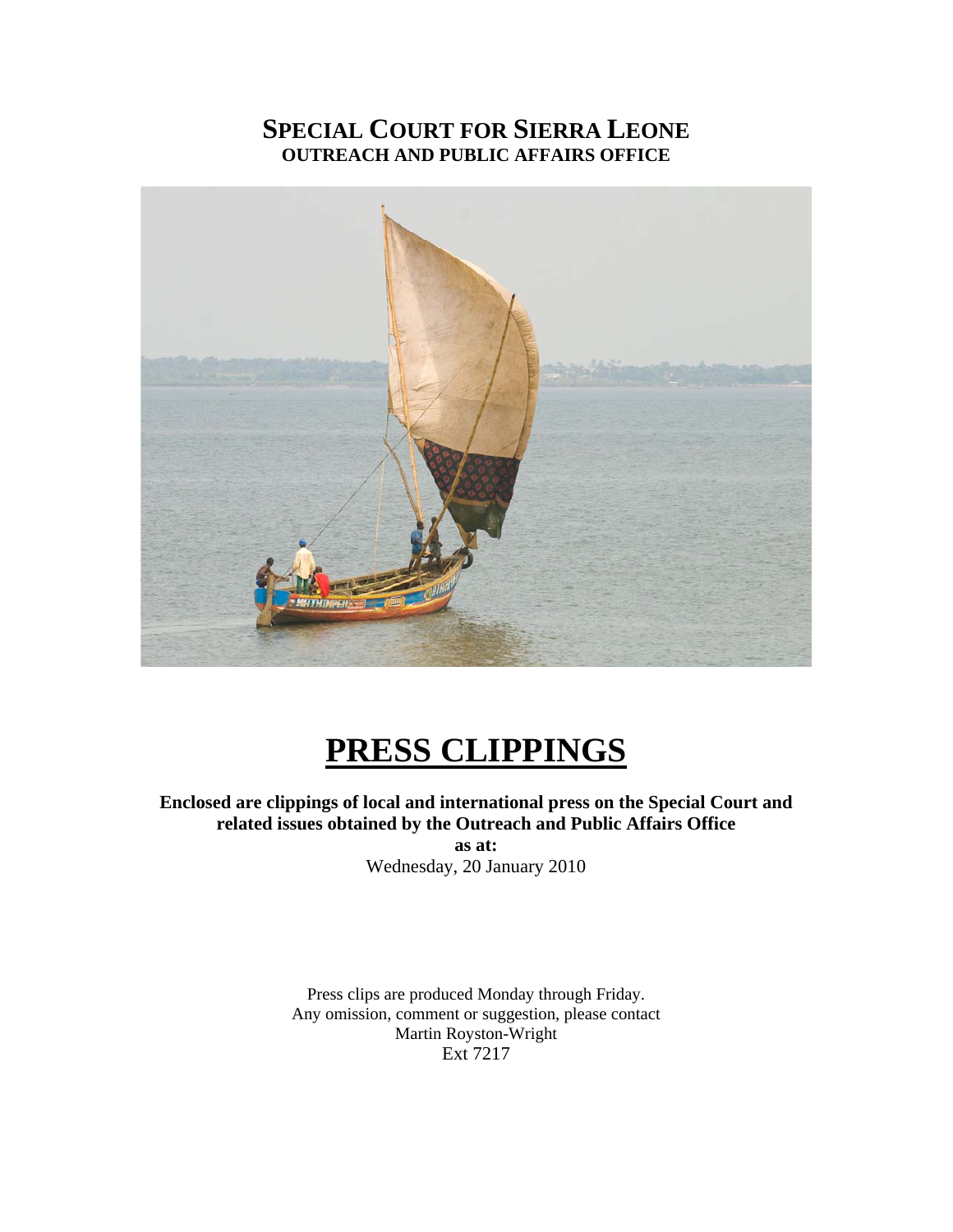| Page 3      |
|-------------|
| Page 4      |
| Page 5      |
|             |
| Pages 6-7   |
| Page 8      |
| Pages 9-12  |
| Pages 13-14 |
| Pages 15-16 |
| Pages 17-20 |
|             |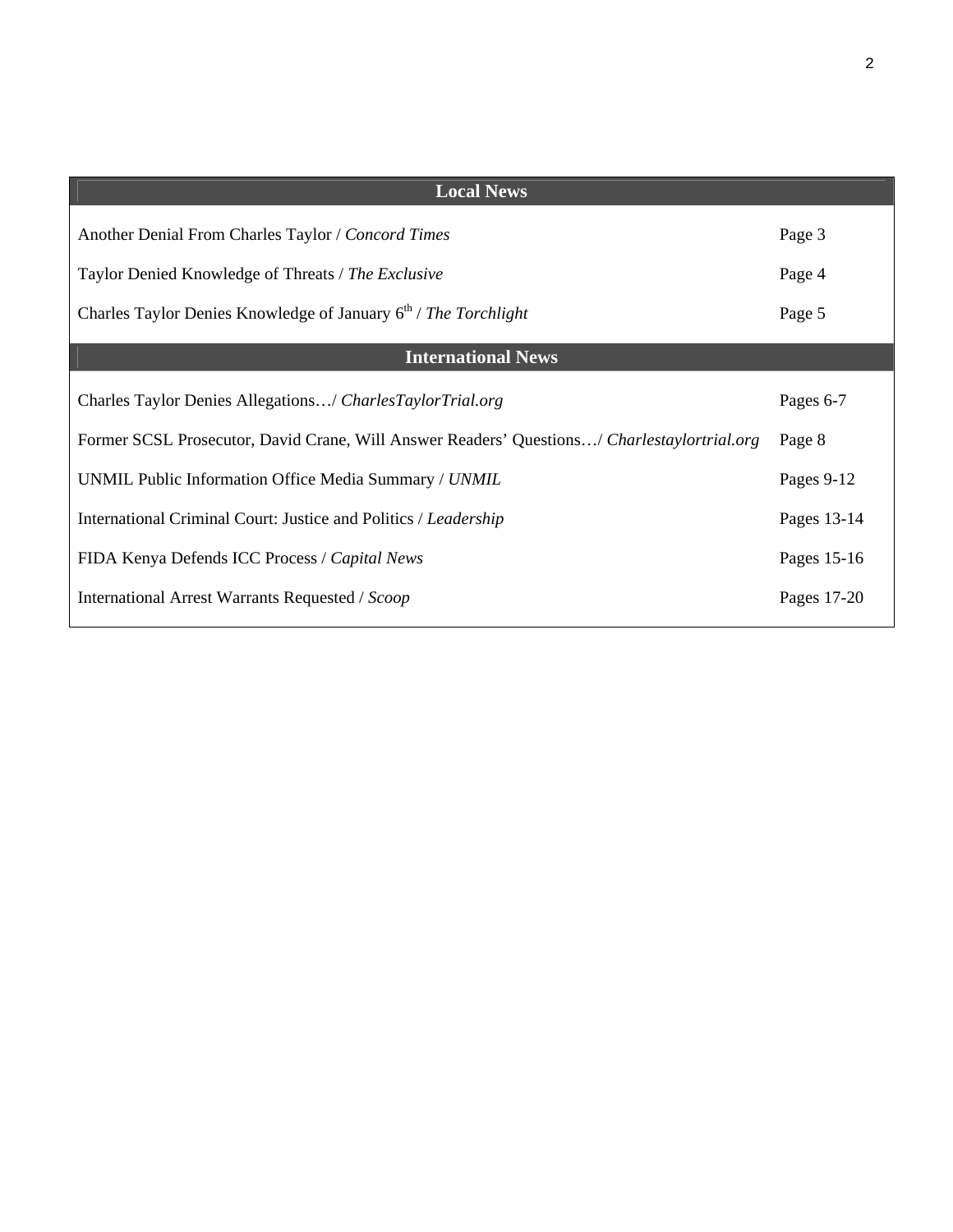# **In January 6, 1999 invasion of Freetow** Another denial from Charles Taylor

Former Liberian president, Charles Taylor at the resumption of his trial, has denied using his position in the Economic Community of West African States (ECOWAS) to support the RUF rebels in attempts to overthrow the government of Sierra Leone.

The prosecution at the trial in The Hague accused Mr. Taylor of having knowledge of plans by rebel leader, Sam Bockarie, to attack the Sierra Leonean capital, Freetown in 1998 and 1999 unless president Kabbah resigned.

Monday was another day of tense exchanges between the lead prosecuting counsel, Brenda Hollis, and defendant Charles Taylor.

. Ms. Hollis claimed that in October 1998 former president Kabbah of Sierra Leone officially complained to the United Nations that the Liberian government had deployed five thousand troops along the border with Sierra Leone. This followed Taylor's appointment as the chief peace negotiator or point president for the West African regional grouping, ECOWAS.

Brenda Hollis said Taylor's government had failed to inform the public that he was deploying troops along the Sierra Leone-Liberia border.

Hollis also persistently asked Mr. Taylor whether, as point president for peace, he was aware of threats made by Sam Bockarie in 1998 to kill in her words, "every living thing and destroy buildings in Freetown if the RUF leader Foday Sankoh were not released".

Taylor said he was not aware of those threats.

At this point the lead defence council Courtenay



Griffiths raised an objection about the prosecutor's line of questioning. Griffiths said the prosecution was ' trying to introduce new material into evidence through the back door.

However, the presiding judge Justice Julia Sebutinde ruled against Griffiths saying there would be time for the materials to be tendered as evidence and that at such time the defence's arguments could be heard. But that for the moment she would allow the prosecutor to continue.

The trial of the former Liberian leader continues in the Netherlands capital, The Hague.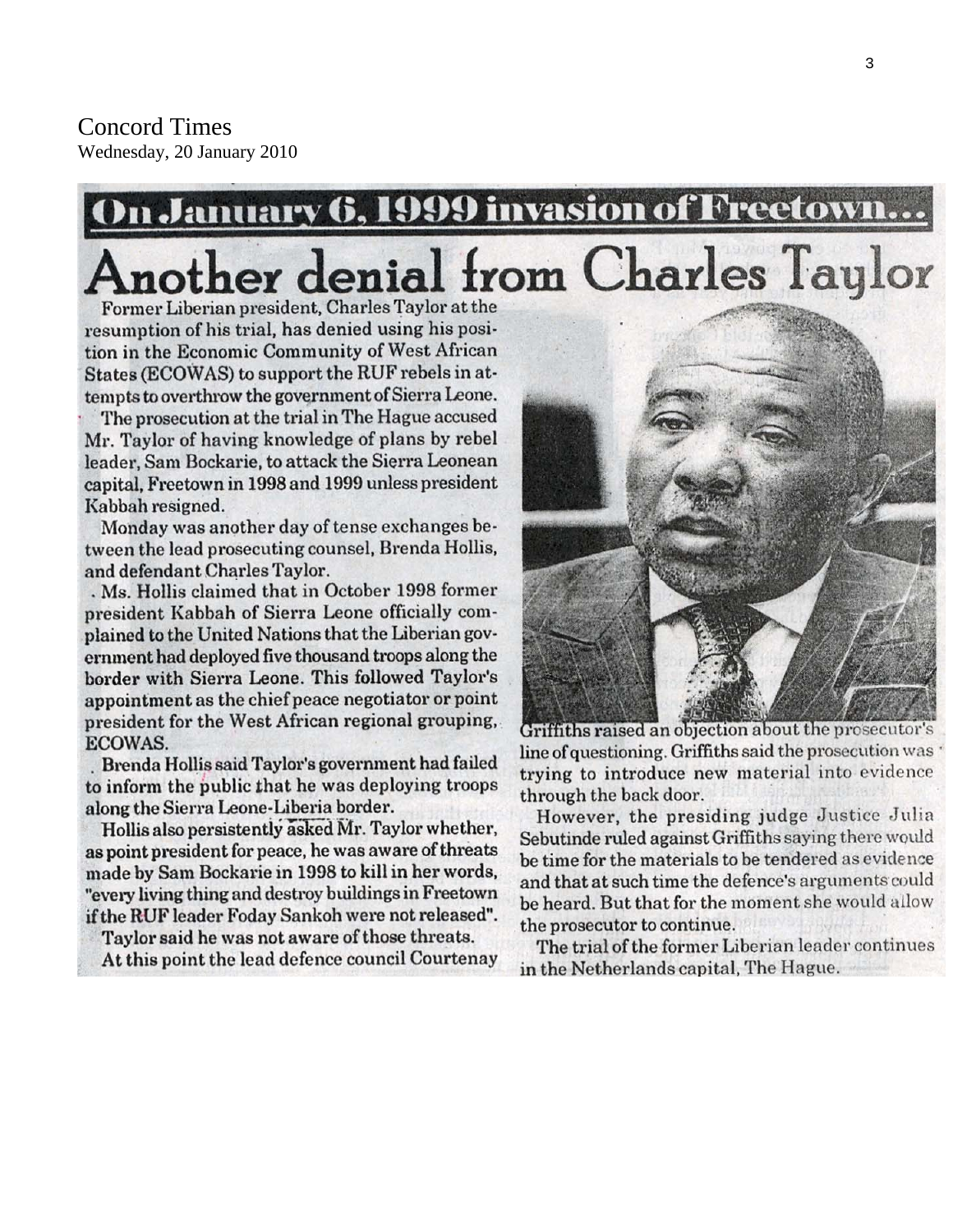The Exclusive Wednesday, 20 January 2010

# **Knowledge of Threats Taylor Denied**

Former Liberian President, Charles Taylor, today denied knowledge of threats by a Sierra Leonean rebel commander to kill fellow citizens if the group's leader was no: released from jail during the country's brutal civil conflict.

Prosecutors dismissed his denial as impossible: Mr. Taylor had to have known about the threats, not only because he was anointed the pointperson for peace by fellow African leaders, but because Mr. Taylor was also helping to plan the rebel attacks, prosecutors alleged. Mr. Taylor has denied all allegations against him.

In a day full of heated exchanges between Charles Taylor and prosecutors, Mr. Taylor's denial emerged as prosecutors questioned him about his stated role as a peacemaker during the Sierra Leonean war - a role which has formed a central tenet of the former president's defense during his trial at the Special Court for Sierra Leone.

Mr. Taylor has long maintained that when he became Liberian president in 1997, the Economic Community of West African States (ECOWAS) made him the "point-person" for peace in Sierra Leone. After telling the court today that in his capacity as "pointperson" for peace in Sierra Leone he was regularly briefed by his National Security Adviser on issues relating to Sierra Leone, Mr. Taylor was questioned by lead prosecutor, Brenda Hollis, about news reports which quoted Revolutionary United Front (RUF) commander Sam Bockarie threatening that he was ready to kill all living things in Sierra Leone if the government did not release RUF leader Foday Sankoh from jail.

"I was not aware of such statements," Mr. Taylor told the court today.

When asked whether Mr. Bockarie made such statements with his consent or whether it was possible for him to have known of such pronouncements in his capacity as "point-person" for Sierra Leone, Mr. Taylor responded that if he had known of such pronouncements he "would have told Bockarie that such statement was unacceptable."

Reading from a November 1998 news report on Sierra Leone, Ms. Hollis quoted Mr. Bockarie as saying that "I am a ruthless commander. I am ready to damage but I am waiting for something to happen to our

When asked whether Mr. Bockarie was in Monrovia when he made such pronouncement, Mr. Taylor said that 'we have not even established whether he made this statement. How am I supposed to know that he made such statements? If he made such statements, he was definitely not in Monrovia."

Mr. Taylor further said that Mr. Bockarie was in Monrovia only in late November to early December 1998, en-route to Burkina Faso. "This news report is on the 19th of November, it does not say when he made the statement," he added.

Mr. Taylor also said that he was not aware of Mr. Bockarie's December 1998 threat to attack Sierra Leone's capital Freetown by the new year if RUF leader Mr. Sankoh was not released.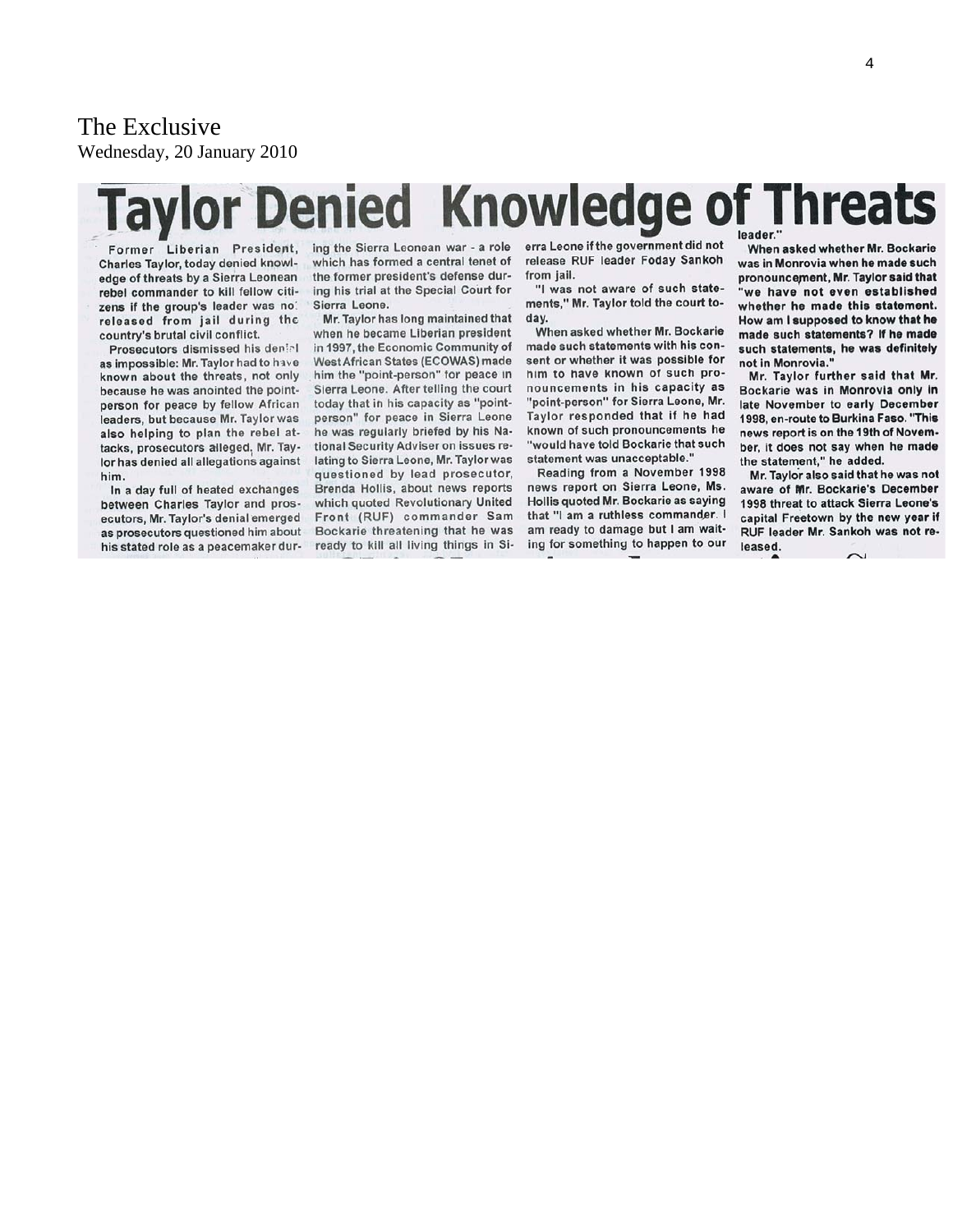The Torchlight Wednesday, 20 January 2010

# **Charles Taylor Denies** Knowledge of January 6th

Former Liberian president. Charles Taylor at the resumption his trial, has denied using his position in the Economic Community of West African states (ECOWAS), to support the rebel RUF in attempts to overthrow the government of Sierra Leone. The prosecution at the trial in The Haque accused Mr Taylor of having knowledge of plans by rebel leader, Sam Bockarie, to attack the Sierra Leonean capital. Freetown in 1998 and 1999 unless President Kabbah resigned... John Kollie transcribes reports on the Hague trial of former president Taylor for the BBC World Service Trust.....

Monday was another day of tense exchanges between the lead prosecuting counsel, Brenda Hollis, and defendant Charles Taylor.

Ms. Hollis claimed that in October 1998 former president Kabbah of Sierra Leone officially complained to the United Nations that the Liberian Government had deployed five thousand troops along the border with Sierra Leone. This followed Mr Taylor's appointment as the chief peace negotiator, or point president, for the West African regional grouping, ECOWAS.

Brenda Hollis said Mr. Taylor's Government had failed to inform the public that he was deploying troops along the Sierra Leone-Liberia border.

Brenda Hollis also persistently asked Mr Taylor whether, as point president for peace, he was aware of threats made by Sam Bockarie in 1998 to kill in her words, "every living thing and destroy buildings in Freetown if the RUF leader Foday Sankoh were not released".



Mr Taylor said he was not aware of those threats.

At this point the lead defence council Courtenay Griffiths raised an objection about the prosecutor's line of questioning.. Griffiths said the prosecution was trying to introducing new material into evidence through the back door.

However the presiding judge Justice Julia Sebutinde ruled against Mr Griffiths saying there would be time for the materials to be tendered as evidence and that at such time the defence' arguments could be heard. But that for the moment she would allow the prosecutor to continue.

The trial of the former Liberian Leader continues in the Netherlands capital. The Hague.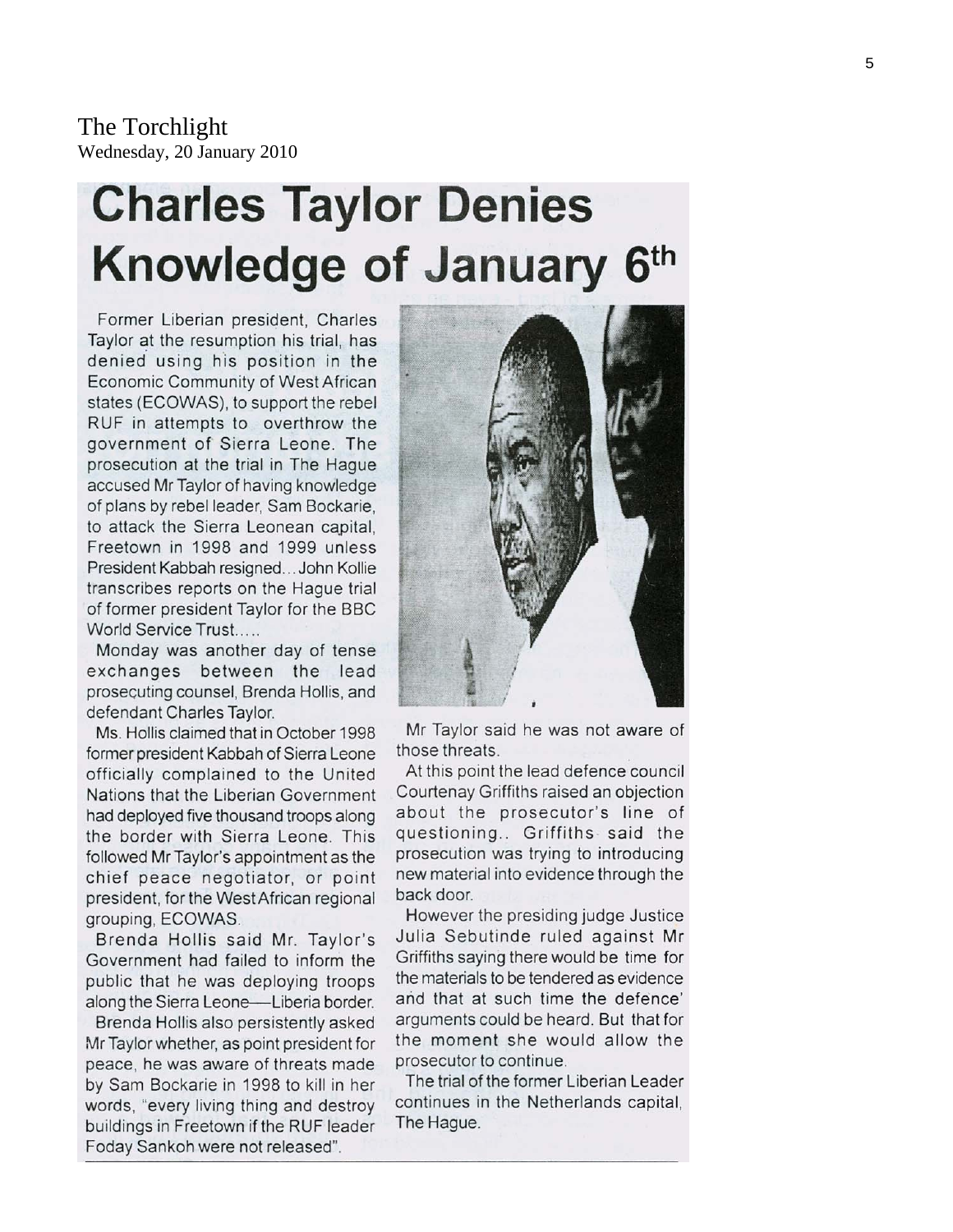# CharlesTaylorTrial.org (The Hague)

Tuesday, 19 January 2010

## **Liberia: Charles Taylor Denies Allegations That The Liberian Judiciary Was Not Independent Under His Presidency**

Alpha Sesay

As Prosecutors today described Liberia under Charles Taylor's rule as a country in which human rights abuses were rampant and the rule of law was undermined, the former president denied that he was politically interfering with the Liberian judiciary or that human rights abuses were rife under his leadership.

As his cross-examination continued into another week, prosecutors have sought to establish that Liberia, under Mr. Taylor's presidency, did not enjoy good governance, with widespread reports of human rights abuse, corruption and political interference with the country's judiciary. Questioning Mr. Taylor about his alleged judicial interference, lead prosecution counsel Brenda Hollis read a report of a conference at which lawyers and other judicial officials made statements that the "Liberian judiciary is rotten." Ms. Hollis quoted two Liberian lawyers who both alleged that there was a "strong influence of the government on the judiciary." She further read portions of the statement made at the conference by the then Chief Justice of Liberia that there was government interference in the judiciary and that the government's financial support to the judiciary was very low.

Mr. Taylor dismissed the allegations as "totally incorrect."

Referring to the report on the conference as read by Ms. Hollis in court today, Mr. Taylor said that "your conclusion of this entire document is ludicrous."

"The judiciary was rotten, I agree with the contents, but I met it this way and I'm trying to fix it. This is a conference where Liberians are trying to solve historical problems," Mr. Taylor said.

In her response, Ms. Hollis asserted that there was nothing mentioned in the statements by the various speakers at the conference that they were referring to historical problems.

"The interference into the judiciary continued during your presidency," Ms. Hollis insisted.

"No it didn't. The alleged interference didn't continue," Mr. Taylor replied.

As Mr. Taylor gave his responses to Ms. Hollis's questions, the lead prosecutor accused Mr. Taylor of using his responses to deliver speeches. To this, Mr. Taylor responded that

"I am not delivering speeches, except you are the audience, so stop referring to my comments as speeches."

During Mr. Taylor's direct examination, he said he brought good governance to Liberia and that he respected the fundamental human rights of his citizens. Prosecutors now seek to establish that Mr. Taylor was not a good president for Liberia. Prosecutors allege that as leader of Liberia's rebel group the National Patriotic Front of Liberia (NPFL), Mr. Taylor was involved in the commission of atrocities against the people of Liberia and that when he became president of the country in 1997, his system of governance did not reflect a democratic society. Mr. Taylor wanted the same system of governance to be reflected in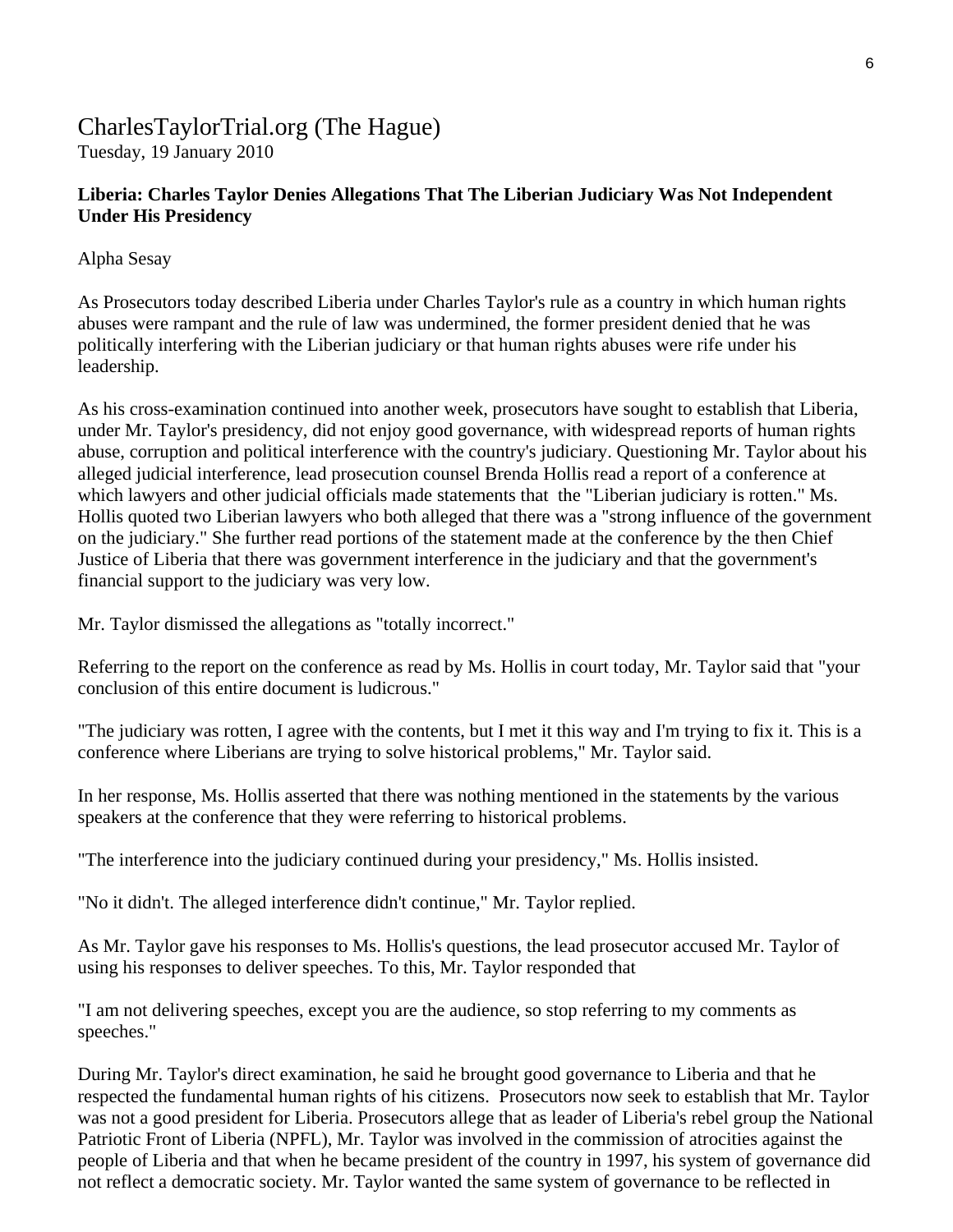neighboring countries like Sierra Leone and Liberia and that is why he kept supporting rebel forces in these countries, prosecutors allege. Mr. Taylor has dismissed the prosecution accounts as "untrue."

"You did not act in a way to show the people of Liberia that your new order replaced the old order of violence," Ms. Hollis stated to Mr. Taylor.

"You are totally incorrect," Mr. Taylor responded.

Ms. Taylor also denied Ms. Hollis's assertions that "human rights abuses were rife" during his presidency.

In seeking to demonstrate the dire human rights situation in Liberia under Mr. Taylor's presidency, Ms. Hollis also read portions of a letter written to Mr. Taylor by former United States president Jimmy Carter on November 6 2000, explaining why his human rights organization, The Carter Center for Human Rights, was withdrawing from Liberia.

When first asked whether he was told why the Carter Center was withdrawing from Liberia, Mr. Taylor originally said "I don't know why they pulled out. I was not answerable to the Carter Center. I have great respect for President Carter but I don't know why they pulled out."

Ms. Hollis continued to read the contents of the letter, which indicated that the Carter Center was withdrawing from the country because of the actions of Mr. Taylor's government. "Because of prevailing conditions and the actions of your government, you have made it difficult for the Carter Center and others to operate within democracy, human rights and the rule of law. Reports of serious human rights abuses are common, journalists and civil society members are suppressed. Liberia's role in the conflicts in the sub-region has become a destructive one," President Carter was quoted as writing in his November 2000 letter today.

"On reflection, I now see this," Mr. Taylor said.

Mr. Taylor is responding to charges that he was involved in a joint criminal enterprise with RUF rebels in Sierra Leone. Mr. Taylor has denied allegations that he supplied arms and ammunition to the rebels in return for Sierra Leone's blood diamonds and that he helped them plan certain operations during which atrocities such as rape, murder and amputation of civilian arms were committed. From July 14 to November 10, 2009, Mr. Taylor testified in direct-examination as a witness in his own defense.

Mr. Taylor's cross-examination continues tomorrow.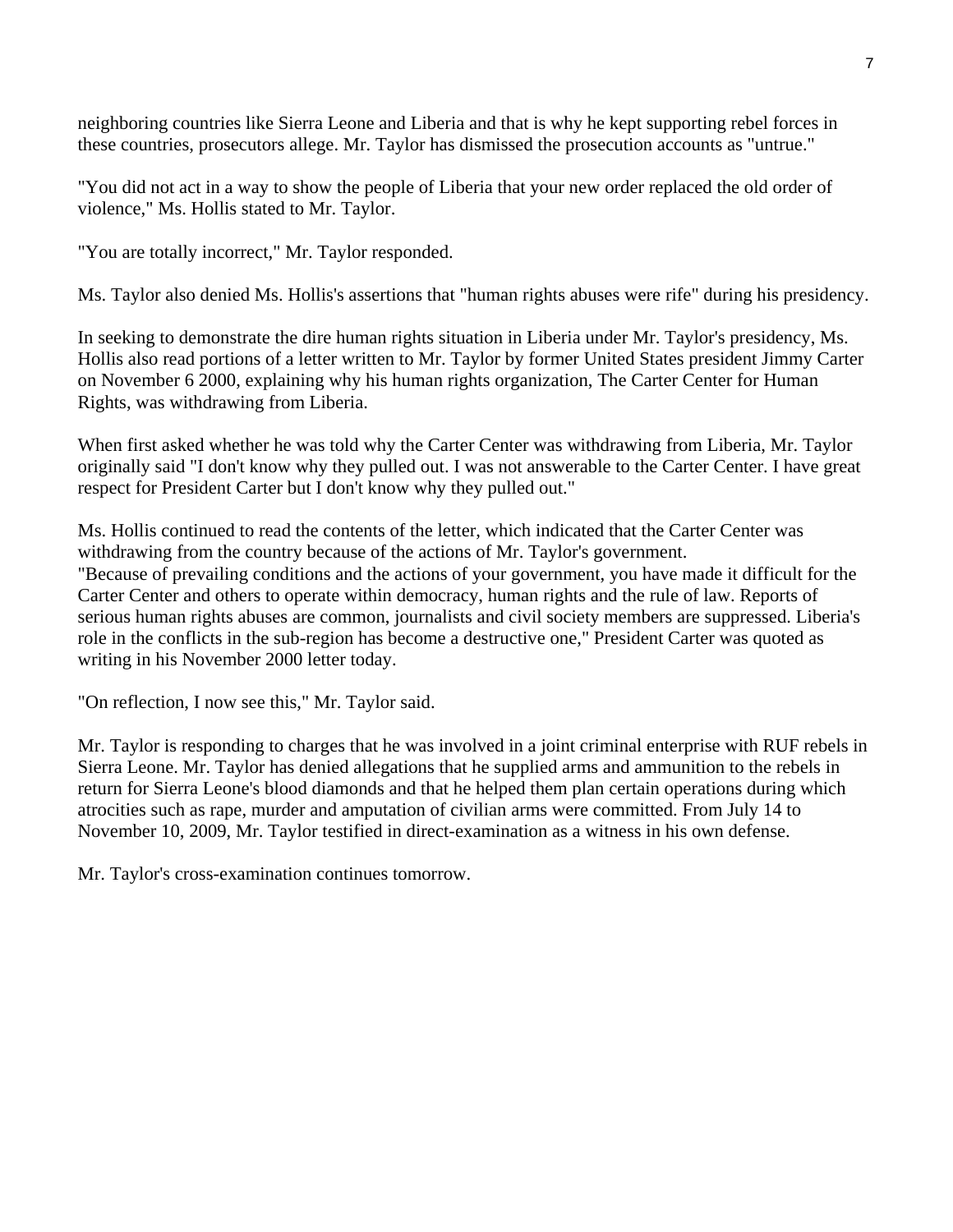# Charlestaylortrial.org Friday, 15 January 2010

#### **Breaking News: Former SCSL Prosecutor, David Crane, Will Answer Readers' Questions by Tracey Gurd**

Dear Readers,

We have some very exciting news – In response to readers' requests, the former Special Court prosecutor, David Crane, is willing to be interviewed and to answer your questions in relation to the Charles Taylor trial.

As many of you may already know, Mr. Crane was the first lead prosecutor at the Special Court and it was he who issued the original indictment for Mr. Taylor.

We're now seeking your questions for him, a selection of which we will ask him during a phone interview currently planned for January 29. The cut-off time for posting your questions is 24 hours in advance of the interview, and we will post the interview on the site during the following week.

To be clear up front: we will apply the same rule to this interview that we apply to all our posts. That is, the questions need to focus on issues arising from Mr. Taylor's trial, not on other readers (or in this case, Mr. Crane) as individuals. As always, we are trying to create a respectful space here for discussion and we ask all our readers to help contribute to that goal. So please note: We will only post comments, and ask Mr. Crane questions, which meet this criteria.

With that said, we warmly welcome your questions and look forward to seeing the issues you want to discuss with Mr. Crane.

Thanks so much to Mr. Crane for making himself available for us.

(Remember too, Mr. Taylor's lead counsel, Courtenay Griffiths, has also agreed to answer readers' questions when Mr. Taylor's testimony is finished).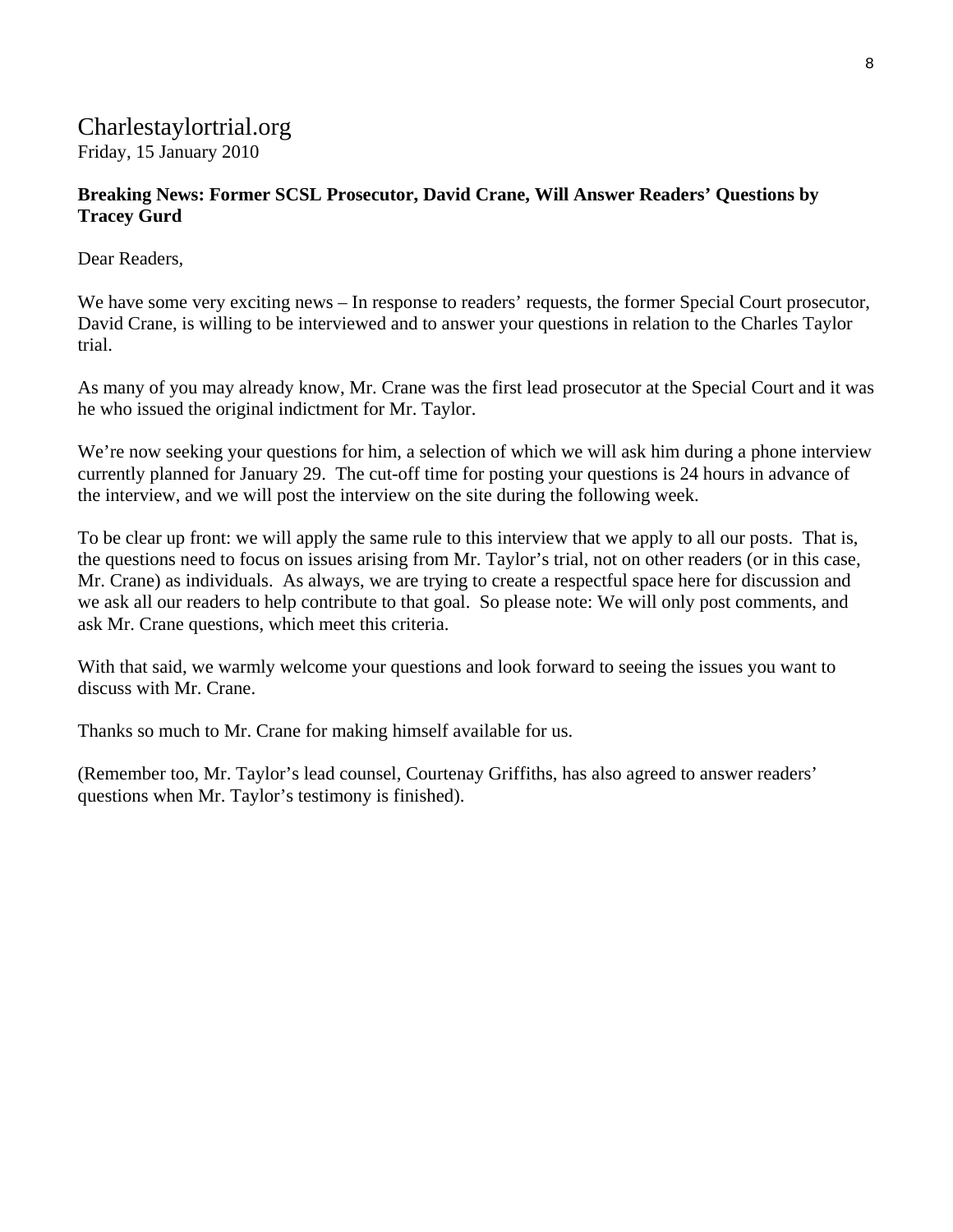

United Nations Mission in Liberia (UNMIL)

## **UNMIL Public Information Office Media Summary 19 January 2010**

*[The media summaries and press clips do not necessarily represent the views of UNMIL.]* 

# **International Clips on Liberia LIBERIA: Urban gardens to boost food security**

MONROVIA, 19 January 2010 (IRIN) - Farmers are turning to urban gardens as a way to boost food security in Liberia's Montserrado County, where just one percent of residents grow their own produce today compared to 70 percent before the war. Some 40 percent of Liberia's population lives in the capital, Monrovia – located in Montserrado – after years of fighting sparked rural communities to move to the city. Many new arrivals had no access to land and have crowded into slums. Over half of Monrovia's residents live on less than US\$1 a day, according to the World Bank. The Food and Agriculture Organization (FAO) is targeting 5,000 urban residents of Montserrado, Bomi, Grand Bassa, Bong and Margibi counties, to encourage them to start market gardens or increase the amount of fruit and vegetables they grow on their farms. Participants had to have access to tools and some land. The aim is to improve food security and nutritional status while boosting incomes, said project coordinator Albert Kpassawah.

## **International Clips on West Africa Guinea**

## **Guinea: Ban welcomes steps to restore constitutional order**

19 January 2010 (UN News Centre) – Secretary-General Ban Ki-moon has welcomed recent strides made towards restoring constitutional order in Guinea, which has been gripped by unrest since Government forces opened fire on unarmed protesters at a rally last year, killing at least 150 people. He commended President Blaise Compaoré of nearby Burkina Faso and others who facilitated the signing of last week's Ouagadougou agreement, which provides for the establishment of a Government of national unity, led by a consensus Prime Minister, and the holding of elections within six months. The new agreement is also supported by the UN-backed International Contact Group on Guinea, including Said Djinnit, the Secretary-General's Special Representative for West Africa, which met with top Guinean officials over the weekend in the capital of Burkina Faso.

# **Guinea junta 'names civilian Dore as prime minister'**

**BBC** - Guinea's military rulers have chosen opposition leader Jean-Marie Dore to be prime minister, overseeing a return to civilian rule, officials say. Junta spokesman Idrissa Cherif said 70-year-old Mr Dore had "experience and understanding of Guinean politics". Mr Dore has been a prominent critic of army rule and was hospitalised after a military crackdown on 28 September. The junta seized power in December 2008 but leader Capt Moussa Dadis Camara was shot and seriously hurt last month. Interim leader Gen Sekouba Konate is due to return to Conakry on Tuesday, when he is expected to make a formal announcement of Mr Dore's appointment.

# **Local Media – Newspaper**

**President Sirleaf Accepts Dr. Bropleh's Resignation**  (The News, Heritage)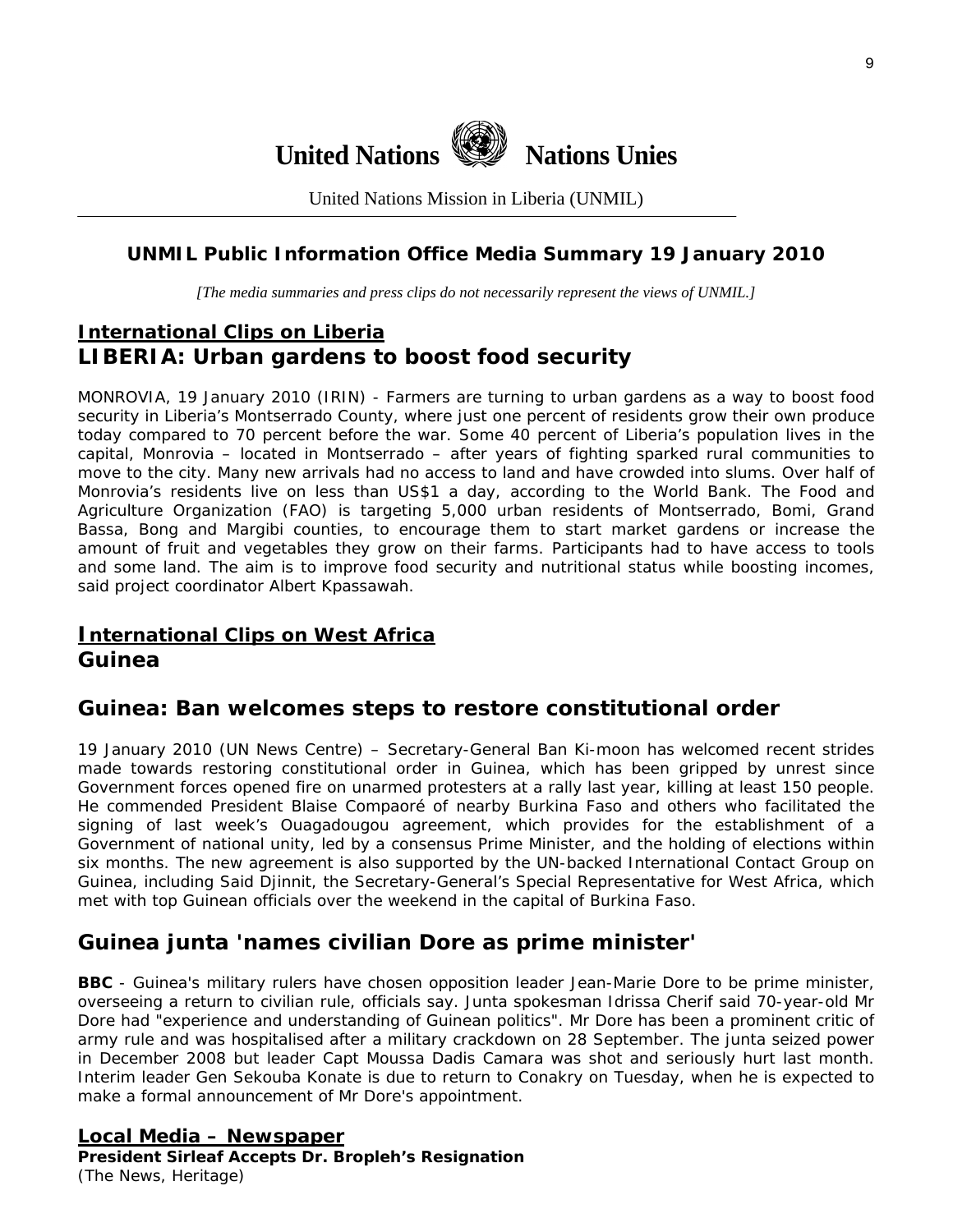- President Ellen Johnson Sirleaf has accepted the resignation of former Information Minister Dr. Laurence Bropleh.
- Presidential Press Secretary Cyrus Badio said the President does not regret the resignation but is concerned about his departure from government.
- Mr. Badio said President Sirleaf also welcomes Dr. Bropleh's willingness to submit to any process including judicial as part of the investigation.
- The Presidential Press Secretary said the President is at present searching for a person capable of managing the affairs of the Information Ministry.
- Meanwhile, President Sirleaf is expected to make changes in government following a performance report that is in its concluding stage.

#### **Water Feasibility Team Warns Of Outbreak Of Diseases**

(The Inquirer, The News)

- The team conducting a feasibility study on water supply and sanitation project for government has warned of an outbreak of diseases in the absence of adequate water supply.
- The study is being carried out in Monrovia and three county capitals including Buchanan, Kakata and Zwedru.
- An official of the team, Dr. Yemi Suleiman said there is a population increase in these areas and people could develop different ailments due to the lack of sufficient water supply.
- Dr. Suleiman said the feasibility study is now in its final stage and would come to an end in February this year.
- He said a donor conference to fund the project would be held in March with key international agencies represented.

#### **Over One Dozen Student Leaders Forwarded To Court**

(The Inquirer, The News, Heritage, National Chronicle)

- At least 15 youths arrested during the violence at the just-ended Congress of the Federation of Liberian Youth (FLY) have been sent to court on charges of rioting, robbery and criminal mischief.
- They are believed to come mainly from the Liberia National Student Union (LINSU) and other youth groups.
- They were released on bail after their lawyers filed a five thousand nine hundred Liberian Dollars bond. The 15 young men will appear in court on January 22, 2010.

#### **Central Bank Amends Cellcom's Deal To Reflect Investor Confidence**

(New Vision, Front Page Africa, The Analyst, Parrot, The Inquirer, The News, National Chronicle, Heritage)

- The Central Bank of Liberia (CBL) has intervened in the offering of what it calls convertible debentures by Cellcom communications to safeguard public interest.
- The CBL said it has adequately engaged the management of Cellcom to make the changes intended to enhance disclosure of information about the nature of the debentures being offered.
- CBL Executive Governor Mills Jones said Monday Cellcom has made a commitment to change the tile guide of its investment from private placement of five hundred thousand dollars to simply 'placement' of up to five hundred thousand.
- Governor Jones said the removal of the word 'private' would obligate the company to augment the level of disclosure to the public.
- Cellcom's Board Chairman Avi Zaidenberg said he was grateful for the banks' intervention as it would help enhance public trust and confidence in the company's initiative.
- Convertible debentures are convertible bonds or bonds that can be converted into equity shares of the issuing company after a predetermined period of time.

#### **Foreign Service Employees To Receive Salary Arrears Soon**

(New Vision, The Analyst, In Profile Daily)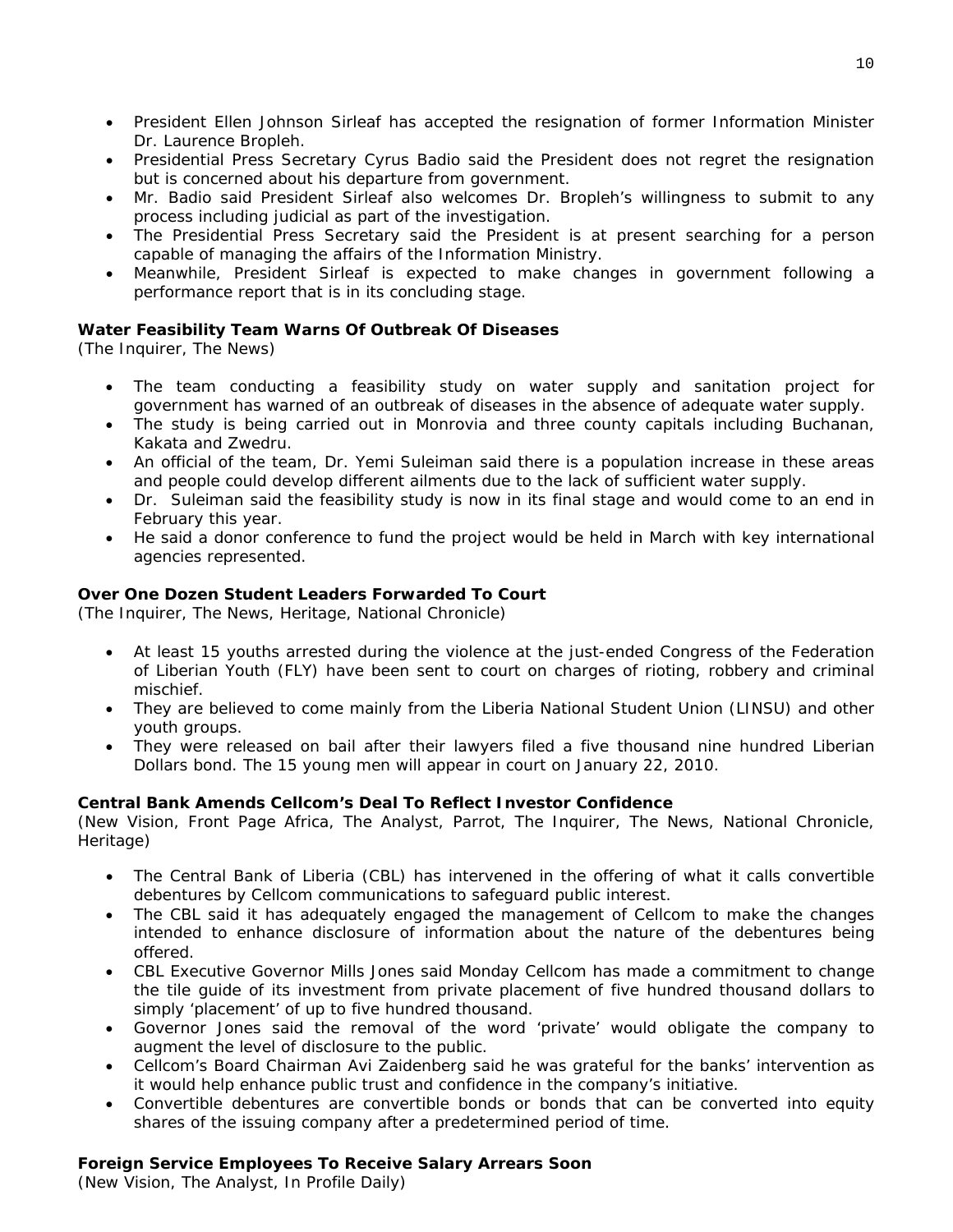- The Liberian government has announced that it will soon commence the payment of arrears of Foreign Service workers who were recalled.
- Foreign Minister Olubankie King Akerele says vetting process is underway by relevant government functionaries.
- Mrs. Akerele said an initial group of 40 Foreign Service employees have been vetted and submitted to the Civil Service Agency and the Finance Ministry.
- She said government will be paying US\$113,000 representing 30 percent owed the Foreign Service employees.

# **Firestone, Operation Smile Launch Special Help For Underprivileged Children**

(New Democrat, The Analyst)

- The Firestone Medical Centre at Du-side will be hosting volunteer doctors from Children's Surgery International (formerly Operation Smile) to perform cleft- lip and cleft palate reconstructive surgery and treatment for underprivileged children in Liberia.
- Firestone Liberia will provide the facilities and assist with the logistics of transporting, housing and feeding patients, while CSI doctors will also provide training for Du-side surgeons in specialized procedures.
- The operations will be free of charge to the children and their parents. In anticipation of the trip, teammates from the Bridgestone Americas family of companies have provided donations of toys, children's books and clothing for distribution during the mission.
- CSI doctors will be arriving in Liberia from January 30 February 6, 2010.

#### **State's Motion To Admit Into Evidence Denied**

(Heritage)

- State lawyers Monday suffered a serious setback in the ongoing Angel Togba murder case when their request to admit into evidence a document brought to court by their tenth witness, Dr. Servillano B. Ritualo of the JFK Medical Centre was denied by the court.
- Judge Blamo Dixon of the Criminal Court "B" said before the commencement of the trial, a pre-trial conference was held between the parties at which time the prosecution ordered to produce all documents it had to be used for the case.
- He said all the instruments needed by the court to be used for the trial were submitted to the court and the defense team.

#### **In Fostnight's Case, Johnson Jolo Wanted**

(National Chronicle)

- The Liberia National Police (LNP) says it is in pursuit of the main suspect in the case of Fostnight, the man who reportedly committed suicide after his "deed of filming young Liberian girls was exposed."
- According to police source, the main suspect, Johnson Jolo, who allegedly resides in Europe, is wanted by the LNP for the speedy trial of the case.
- The source further noted that the LNP is in contact with the international police group Interpol to arrest suspect Jolo through any means.

#### **Local Media – Star Radio** *(culled from website today at 09:00 am)*

**President Sirleaf Accepts Dr. Bropleh's Resignation** 

*(Also reported on Radio Veritas, Sky FM, and ELBC)* 

#### **Population Threshold Bill Occupies Senate Agenda Today**

- The Senate would today open discussion on the controversial population threshold bill for a possible passage into law.
- The pending discussion comes amidst a letter by 17 senators calling for a concurrence vote on the threshold bill.
- The Senators want the threshold bill set at 40,000 in line with the version passed by the House of Representatives.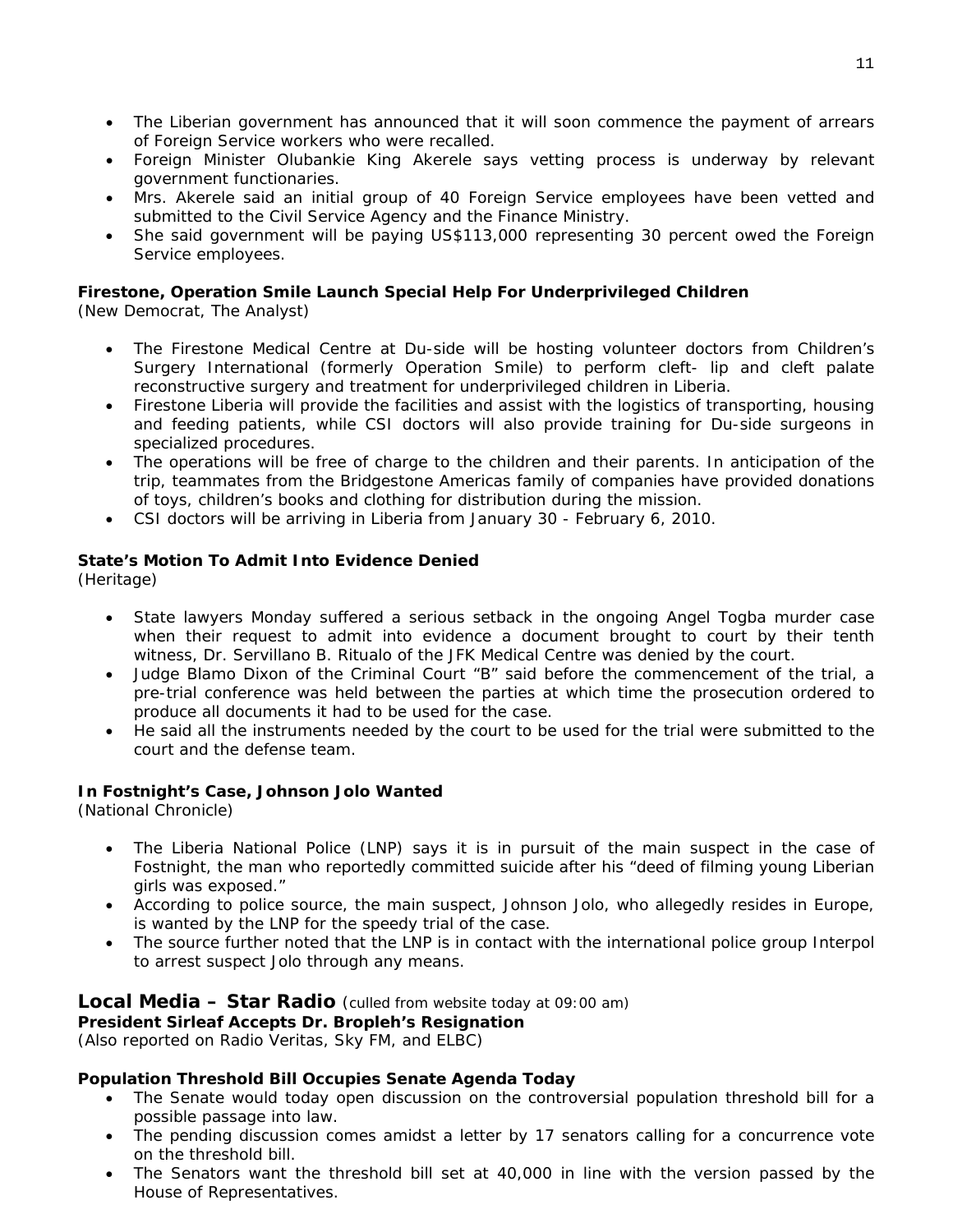• They argued that the passage of the threshold bill is a Constitutional imperative and conditional precedent to the conduct of the 2011 elections.

#### **NEC Begins Consultative Meeting On Administrative Boundary**

- The National Elections Commission Monday began a two-day consultative meeting to discuss issues concerning administrative boundary for rural Montserrado County.
- NEC says the meeting is in continuation of its ongoing nationwide revalidation exercise, which has already taken placed in 14 counties.
- According to a NEC release, the Montserrado meeting convening in Bensonville is bring together local authorities throughout the county.
- NEC said the revalidation exercise is intended to cross check technical errors from the previous boundary harmonization conducted by the Special Joint Stakeholders' Collaborative Committee.

*(Also reported on Radio Veritas, Sky FM, and ELBC)* 

#### **Over One Dozen Student Leaders Forwarded To Court**

*(Also reported on Radio Veritas, Sky FM, and ELBC)* 

#### **Water Feasibility Team Warns Of Outbreak Of Diseases**

#### **Two Key Government Ministers Summoned**

- The Ministers of Finance and Education would today appear before the House of Representatives for questioning.
- Ministers Augustine Ngafuan and Joseph Korto are to brief the House on the status of US\$150,000 placed into government's accounts by Firestone Rubber Plantation.
- The funds in question belong to Margibi County and were intended to rehabilitate and upgrade the Harbel Multilateral High School.
- The appearance of the two cabinet ministers was triggered by a letter from Margibi District-Number-three Representative, Saah Gbollie who complained that since the funds were placed in government's accounts it remains unclear why they have not been utilized.

#### **Central Bank Amends Cellcom's Deal To Reflect Investor Confidence**

**Radio Veritas** (*News monitored today at 09:45 am)*  **Foreign Service Employees To Receive Salary Arrears Soon** 

\*\*\*\*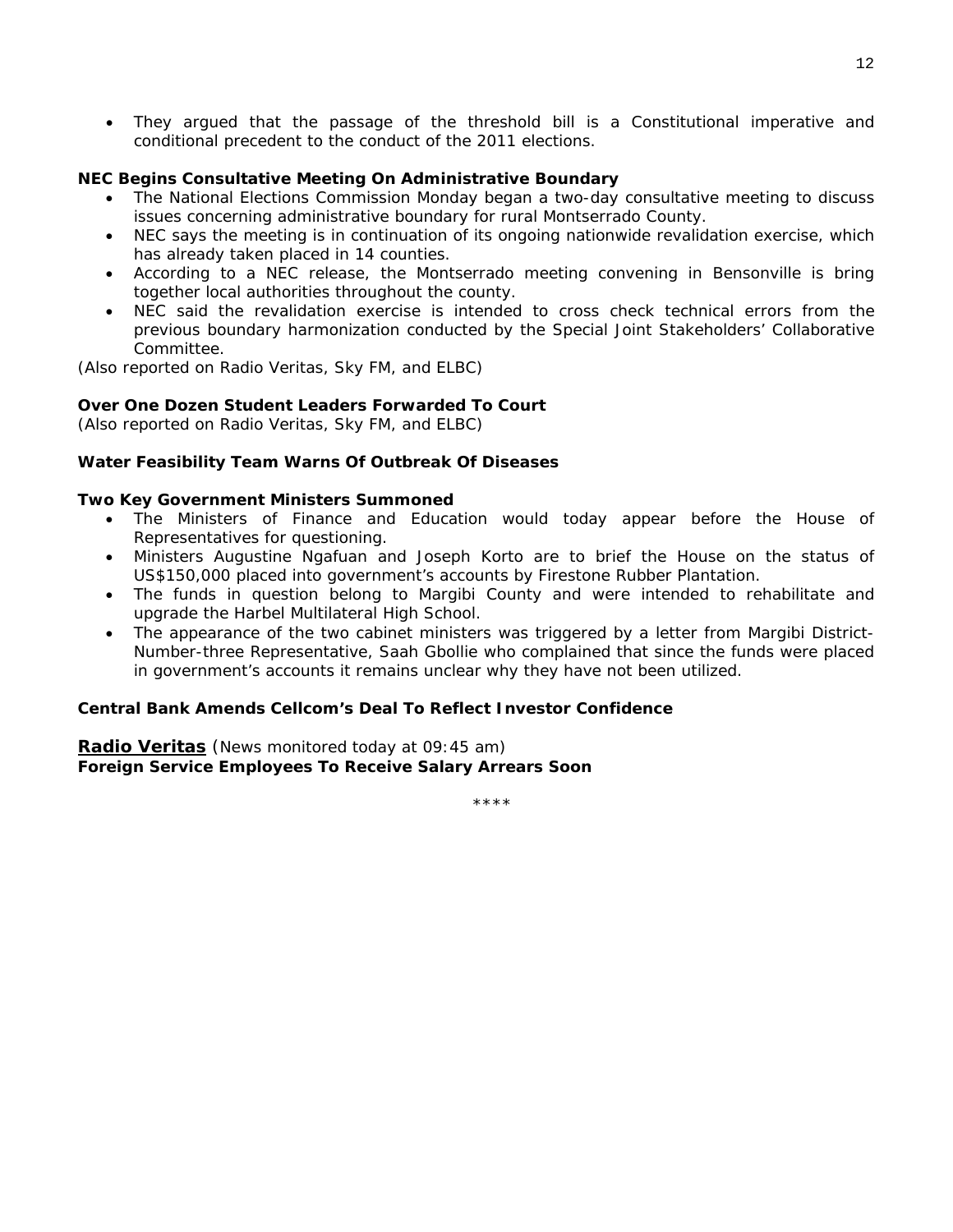# Leadership Tuesday, 19 January 2010

#### **International Criminal Court: Justice and politics**



A key institution of modern justice, the International Criminal Court (ICC) must learn to speak to the world it inhabits. Much unease about the court boils down to one issue: how should its prosecutor decide, among thousands of crimes and perpetrators within his jurisdiction, which ones to charge, writes James A. Goldston in an article on the open Democracy website.

In its short life, the ICC in The Hague has indicted 14 persons, launched two trails, and provoked controversy across the globe. Kofi Annan hailed the court's birth in 2002 as "a great victory for justice

and for world order". Muammar al-Qaddafi, Libya's president and chair of the African Union, branded the arrest-warrant issued to his Sudanese counterpart Omar al-Bashir an act of "first-world terrorism". John R. Bolton, before he became United States ambassador to the United Nations, famously called the ICC "a product of fuzzy-minded romanticism that is not just naïve but dangerous".

Prosecutorial discretion is a common method of triage in overcrowded legal systems. But it is unusually contentious at the ICC, given the epic scale of the crimes at issue (including genocide and crimes against humanity), and the court's limited capacity (three courtrooms and no police force) to address them.

In order to make the court more than a pawn of the UN Security Council yet forestall 'rogue' prosecutions, its governing statute grants the prosecutor substantial freedom to pursue cases on his own initiative, but subject him to judicial review. As indictments have been issued against rebel leaders in the Congo and Uganda and government figures in Sudan, complaints have grown that, notwithstanding this careful balance, the court is targeting Africa or currying favour with individual states.

Much of this criticism represents the predictable reaction of those who have never reconciled themselves to the idea of legal accountability for mass murder. As such, it simply confirms that the court is doing its job.

But other disenchanted voices – among civil society and victim communities, particularly – merit a response.

It is regrettable then that a number of court officials and non-governmental organisation allies have thought it sufficient to proclaim that the role of the prosecutor is to "apply the law. Nothing more. Nothing less." Such formulations may sound principled and appealing, but they ring hollow to anyone familiar with the way courts function in practice. For the law and its institutions can never be divorced entirely from their surrounding environment.

The ICC's first trial – of a former warlord in the Democratic Republic of Congo (DRC), Thomas Lubanga – can illustrate the point. The friends of the court have been at pains to explain why a case, arising from a war in which millions were killed and countless numbers raped, should focus on the (comparatively) narrow matter of child-soldier.

Why not acknowledge that both the target and the nature of the indictment were convenient, even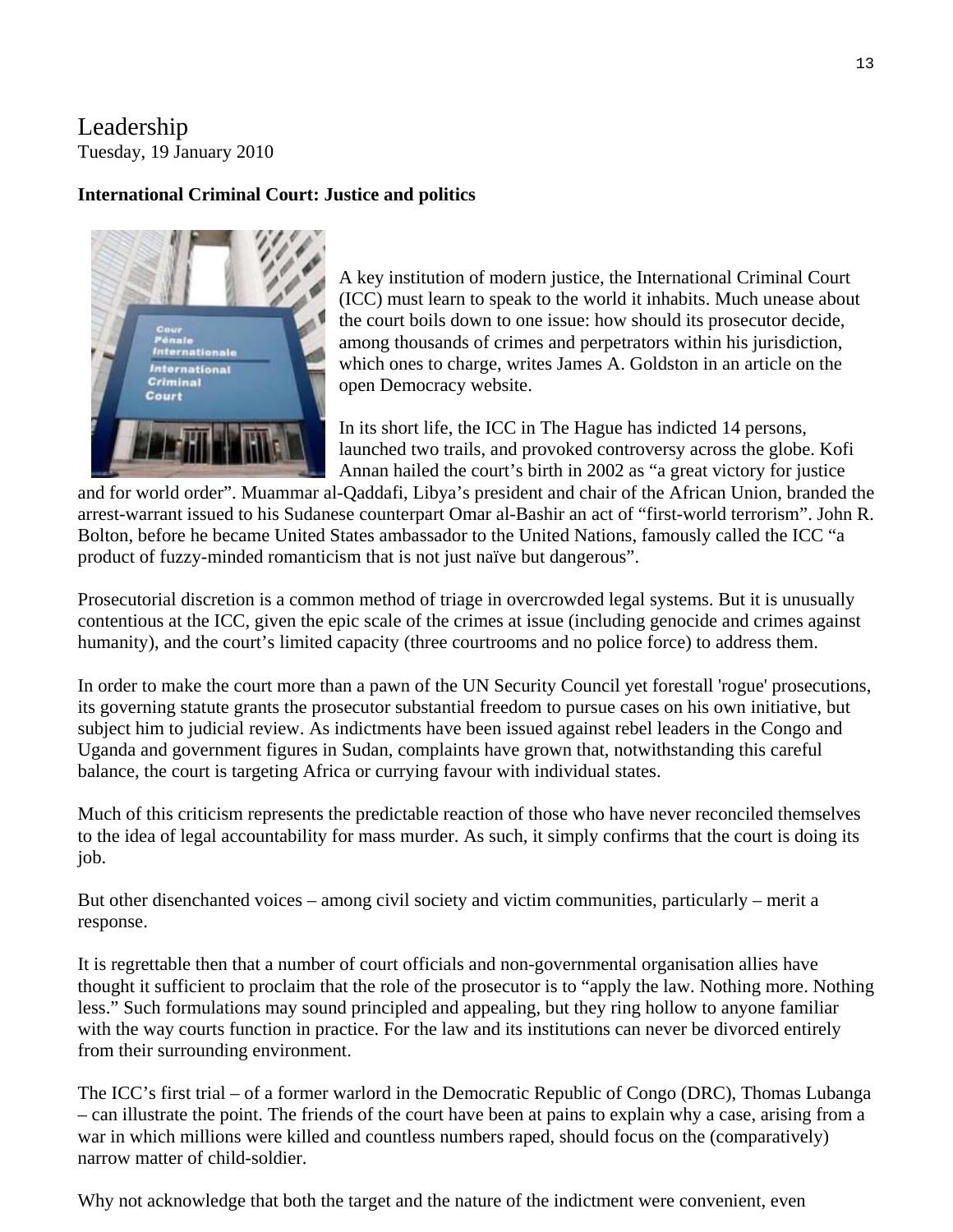attractive – because Lubanga was already in detention in the DRC (enabling the ICC to secure custody over its first defendant), and because conscripting child-soldiers is a heinous act that exerts powerful hold on public attention?

Such an acknowledgement may lead to a more inclusive approach that nonetheless accepts the limits of the courts capacity – for example, focus on particular categories of crimes, as does an ongoing prosecution of widespread rape in the Central African Republic. The inadequate attention historically accorded to crimes against women and children means that it would surely be appropriate for the prosecutor to highlight them in his charging strategy and case selection.

It is essential to be guided by "the law" and "the evidence". But in many situations, doing so may not sufficiently narrow the range of possible charges or perpetrators. The prosecutor may have to consider other factors as well in deciding how to proceed.

These may include the need to demonstrate the court's viability (for example, by charging at a level or in a manner that prevents states from simply ignoring the court's orders); its efficacy (by charging persons who may readily be apprehended); its efficiency (by limiting the number of charges, and thereby the length of trails); or its independence (in appropriate circumstances, by charging officials of governments that have referred situations to the court).

It would be wise and valuable in itself for the ICC to take such issues into account at this stage of its evolution. But it would also be of great practical benefit at a time when the ICC's very existence remains under challenge. More broadly, it would help the court and its underlying mission overcome the atmosphere of polarised discussions that still surrounds it, which does little to educate and inform.

If the ICC is eventually to command sustained public support, there must be an effort to move beyond platitudes in explaining the nuanced nature of the prosecutor's discretion: grounded in law and evidence, but of necessity considering issues of institutional strategy and policy while refraining from partisanship of bias.

The court's president, Judge Sang-Hyun Song, has rightly called the ICC "a judicial institution operating in a political world". That is no easy feat, even in the best of circumstances. To speak with greater candour about the prosecutor's role is one way to help.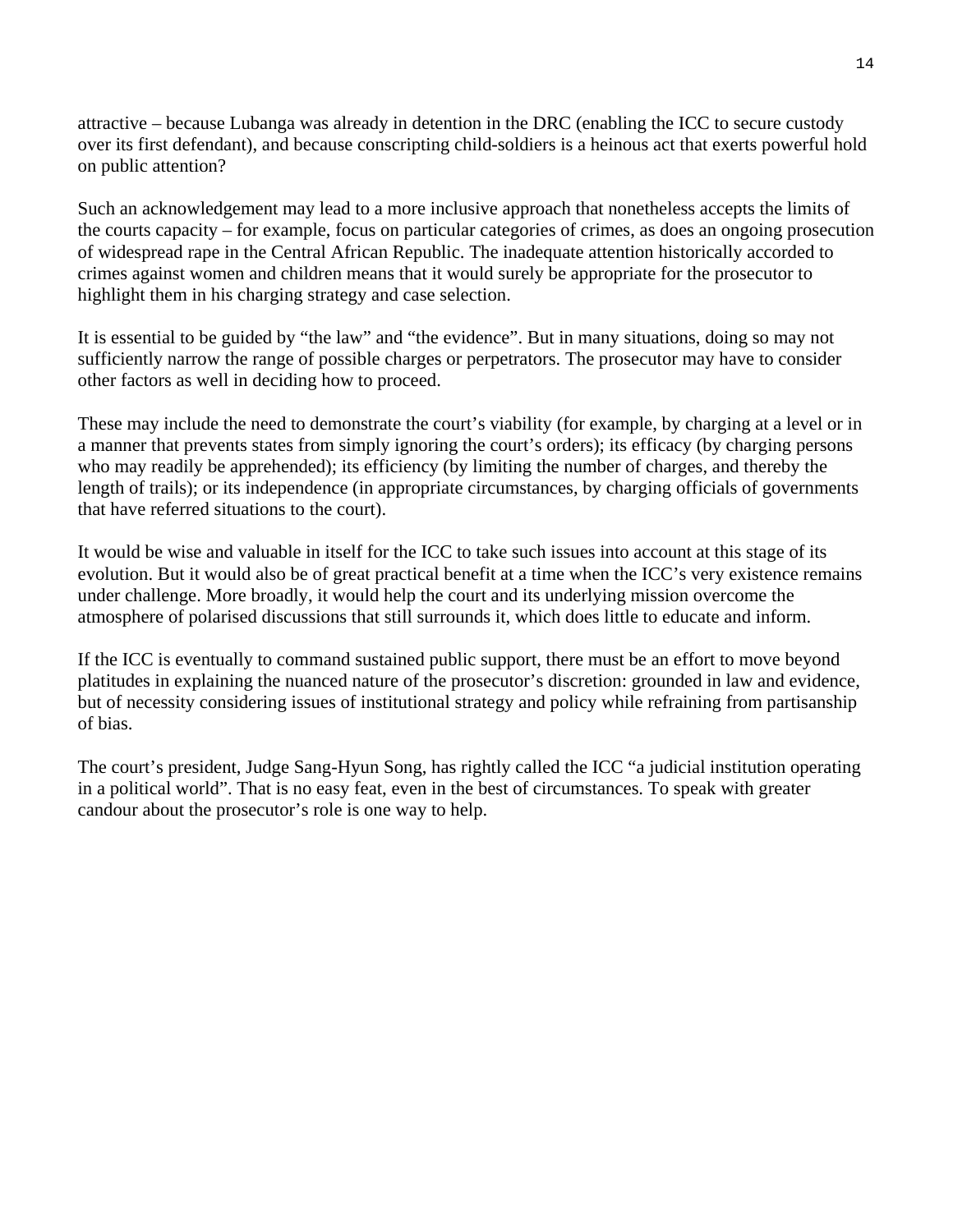# Capital News (Kenya) Tuesday, 19 January 2010

#### **FIDA Kenya defends ICC process**

#### BY ROB JILLO



NAIROBI, Kenya, - The Federation of Women Lawyers (FIDA) Kenya has criticised two American law professors who are seeking to block the International Criminal Court (ICC) from violence, saying that the move was an insult to Kenyans. investigating Kenya's post election

American jurists Max Hilaire and William Cohn have filed a suit at The Hague in which they intend to raise seven legal issues that include questioning whether the case qualifies to be heard at the ICC.

But in a statement on Tuesday, FIDA said that the American lawyers never consulted any Kenyan on the matter.

"In calling for the ICC intervention, Kenyans are seeking an end to impunity and to ensure accountability and justice for the over 1,000 Kenyans who lost their lives, the over 300,000 IDPs who lost their homes and the over 5,000 women who were sexually assaulted," read the statement signed by FIDA Chairperson Naomi Wagereka.

She said that recent polls in Kenya indicate that majority of Kenyans want the perpetrators of the post election violence tried at the ICC.

In their application, the American professors – who claim to be holding brief for nobody - want the court to grant them the status "Amicus Curiae" (friends of the court) after which they propose to raise issues concerning "the threshold requirements for exercise of jurisdiction and authorisation to commence investigations under article 15 (of the Rome Statute)."

They want to know why the case should go to The Hague since Kenya is not a failed State and efforts have already been made by the President and the Prime Minister to set up a local tribunal.

"The cumulative effect of the efforts to set up a local tribunal and actions of the President and the Prime Minister on the complementarity principle and the interests of justice in allowing commencement of an investigation," states the lawyers. "The extent of and progress in investigations and prosecutions of crimes against humanity in Kenya and the effect thereof on the complementarity principle under the ICC statute."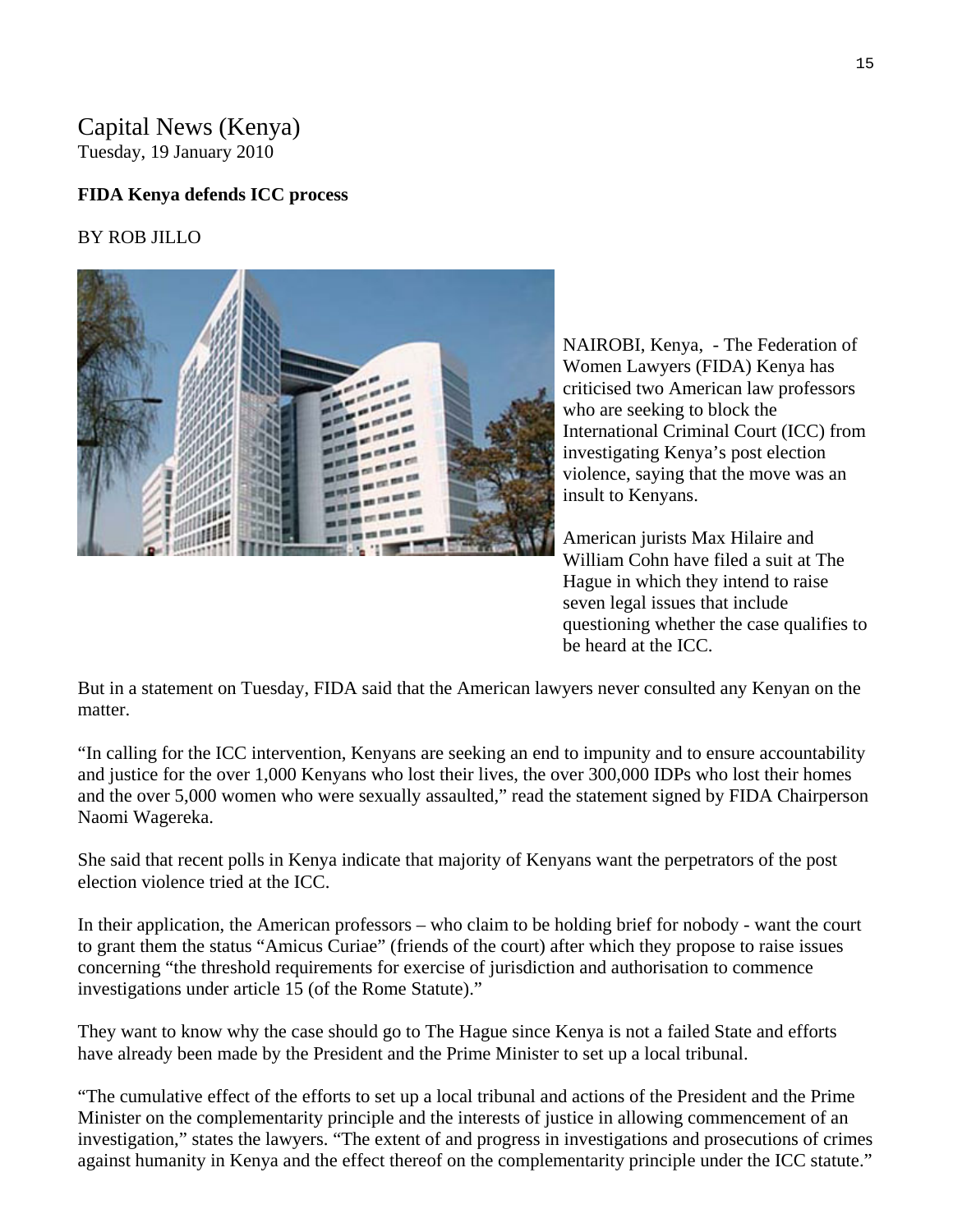However, ICC reads malice in their intentions.

"One wonders then, whose interests are these American professors serving. Now that it has become impossible to establish the special tribunal, how do they expect Kenyans to get justice?" Ms Wagereka posed.

She wondered why the two professors were interfering in the process while America is not a signatory to the ICC and called upon the two to withdraw the suit. FIDA vowed to make presentations to ICC to counter their positions. "We wish to remind these professors that America is not a signatory to the ICC. We therefore urge them to leave Kenya alone and concentrate their energies in trying to get their country sign the ICC statute," she added.

Prof Hilaire is the Associate Professor and Chair of the Department of Political Sciences at Morgan State University while Prof Cohn has practiced as an Attorney in San Francisco, California.

There is also another case by a Brussels-based international lawyers Non Governmental Organisation announced its intentions to block the International Criminal Court.

The organisation has accused the ICC of selective intervention of African countries.

According to its resolution: "The IADL opposes the current request of the ICC Prosecutor Moreno Ocampo for authorisation from the Pre-Trial Chamber to open the investigation into the crimes allegedly committed in Kenya during the post election violence."

"The violence in Kenya did not fall within the framework of the ICC Statute and did not meet the criteria for admissibility articulated in the Rome Statute and considering no UN body has been seized of the Kenya case, neither the General Assembly nor the Security Council."

The group of lawyers also accused Mr Ocampo of being politically motivated to act on Kenyan perpetrators.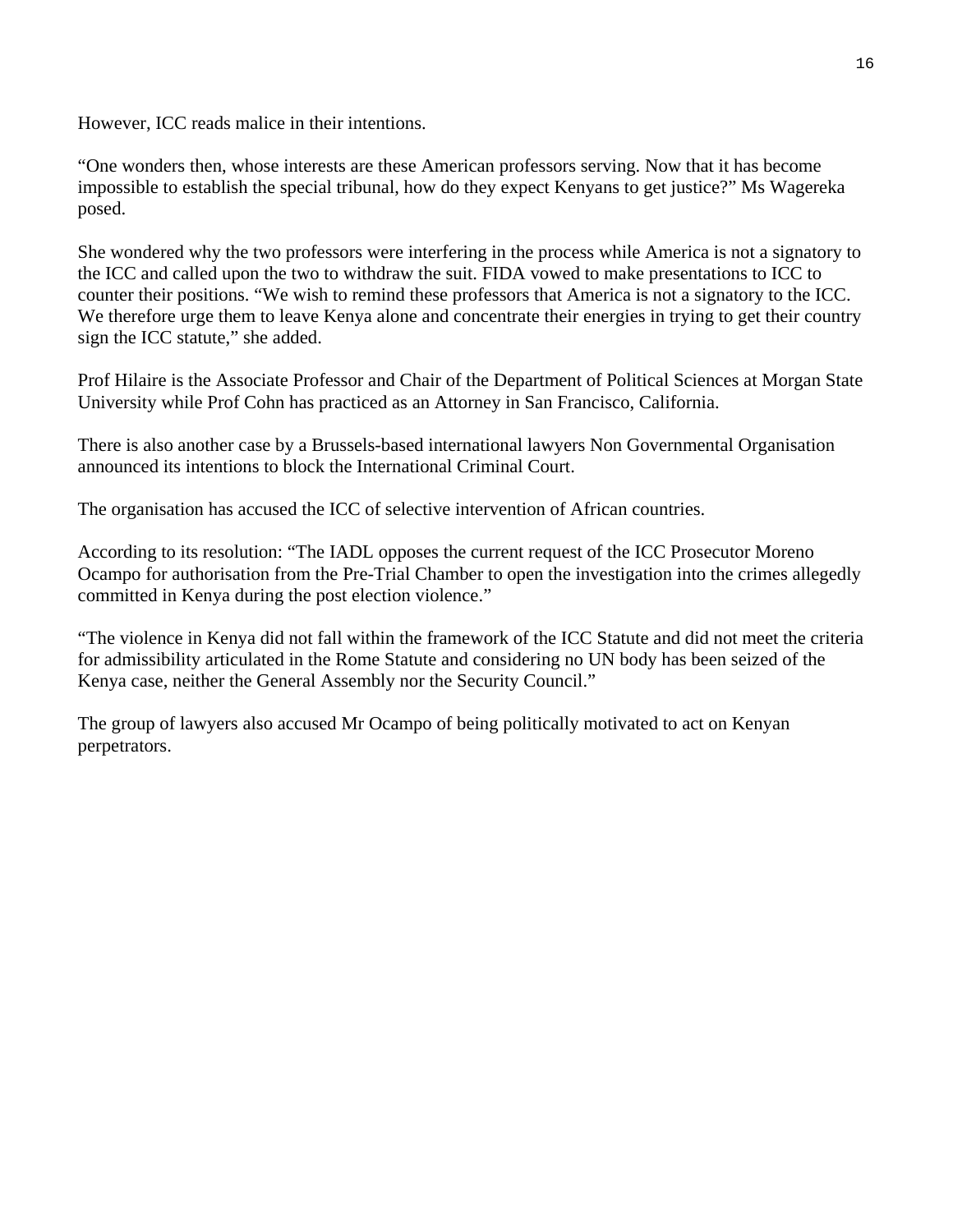## Scoop Wednesday, 20 January 2010 http://www.scoop.co.nz/stories/WO1001/S00386.htm

#### **International Arrest Warrants Requested**

International Criminal Court Complaint Filed Against Bush, Cheney, Rumsfeld, Tenet, Rice, Gonzales

Professor Francis A. Boyle of the University of Illinois College of Law in Champaign, U.S.A. has filed a Complaint with the Prosecutor for the International Criminal Court (I.C.C.) in The Hague against U.S. citizens George W. Bush, Richard Cheney, Donald Rumsfeld, George Tenet, Condoleezza Rice, and Alberto Gonzales (the "Accused") for their criminal policy and practice of "extraordinary rendition" perpetrated upon about 100 human beings. This term is really their euphemism for the enforced disappearance of persons and their consequent torture. This criminal policy and practice by the Accused constitute Crimes against Humanity in violation of the Rome Statute establishing the I.C.C.

The United States is not a party to the Rome Statute. Nevertheless the Accused have ordered and been responsible for the commission of I.C.C. statutory crimes within the respective territories of many I.C.C. member states, including several in Europe. Consequently, the I.C.C. has jurisdiction to prosecute the Accused for their I.C.C. statutory crimes under Rome Statute article 12(2)(a) that affords the I.C.C. jurisdiction to prosecute for I.C.C. statutory crimes committed in I.C.C. member states.

The Complaint requests (1) that the I.C.C. Prosecutor open an investigation of the Accused on his own accord under Rome Statute article 15(1); and (2) that the I.C.C. Prosecutor also formally "submit to the [I.C.C.] Pre-Trial Chamber a request for authorization of an investigation" of the Accused under Rome Statute article 15(3).

For similar reasons, the Highest Level Officials of the Obama administration risk the filing of a follow-up Complaint with the I.C.C. if they do not immediately terminate the Accused's criminal policy and practice of "extraordinary rendition," which the Obama administration has continued to implement.

The Complaint concludes with a request that the I.C.C. Prosecutor obtain International Arrest Warrants for the Accused from the I.C.C. in accordance with Rome Statute articles 58(1)(a), 58(1)(b)(i), 58(1)(b)(iii), and 58(1)(b)(iii).

In order to demonstrate your support for this Complaint you can contact the I.C.C. Prosecutor by letter, fax, or email as indicated below.

Francis A. Boyle Professor of International Law Building 504 East Pennsylvania Avenue Champaign, Illinois 61820 Phone: 217-333-7954 Fax: 217-244-1478

The Honorable Luis Moreno-Ocampo Office of the Prosecutor International Criminal Court Post Office Box 19519 2500 CM, The Hague The Netherlands Fax No.: 31-70-515-8555 Email: OTP.InformationDesk@icc-cpi.int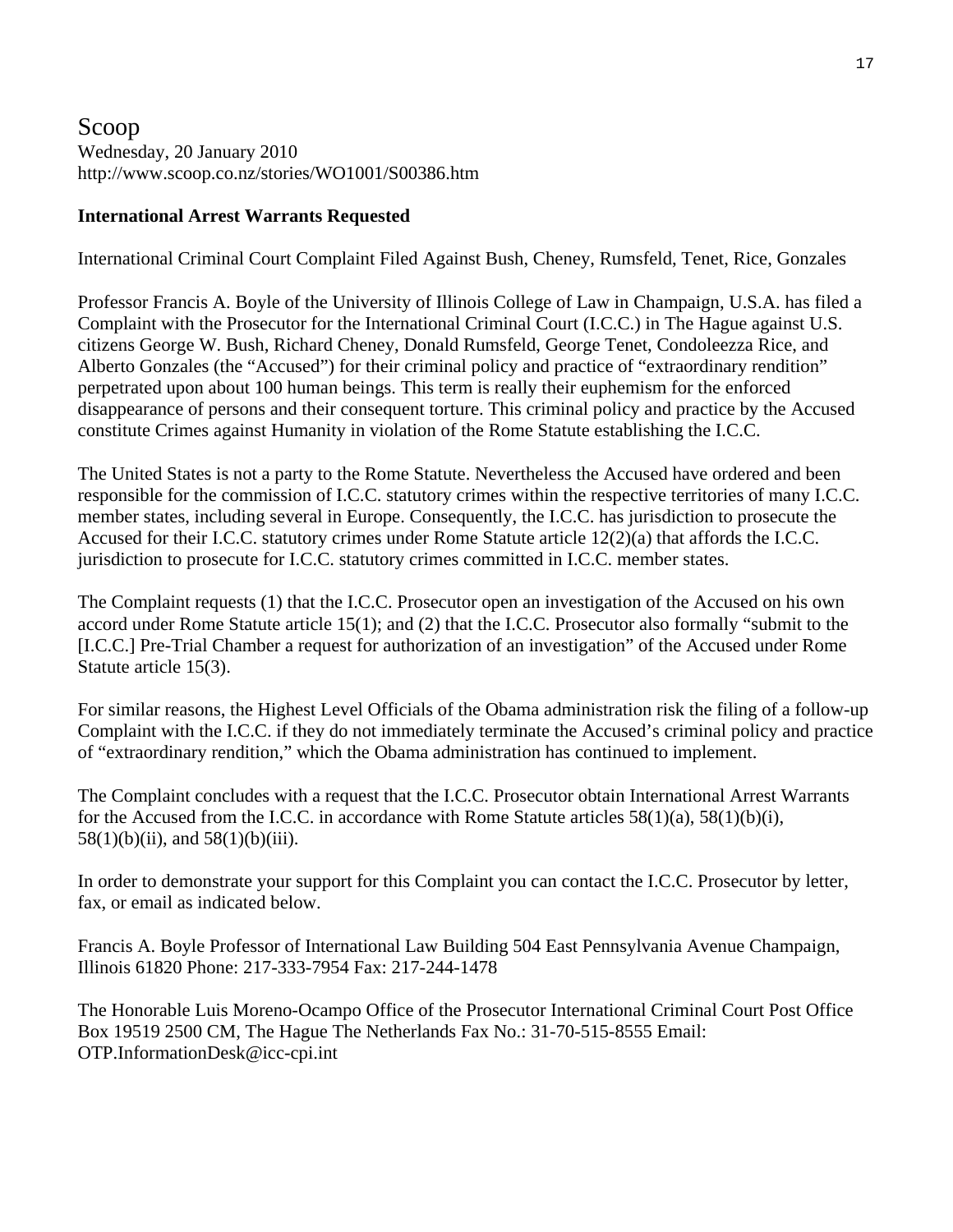#### Dear Sir:

Please accept my personal compliments. I have the honor hereby to file with you and the International Criminal Court this Complaint against U.S. citizens George W. Bush, Richard Cheney, Donald Rumsfeld, George Tenet, Condoleezza Rice , and Alberto Gonzales (hereinafter referred to as the "Accused") for their criminal policy and practice of "extraordinary rendition." This term is really a euphemism for the enforced disappearances of persons, their torture, severe deprivation of their liberty, their violent sexual abuse, and other inhumane acts perpetrated upon these Victims. The Accused have inflicted this criminal policy and practice of "extraordinary rendition" upon about one hundred (100) human beings, almost all of whom are Muslims/Arabs/Asians and People of Color. I doubt very seriously that the Accused would have inflicted these criminal practices upon 100 White Judeo-Christian men.

The Accused's criminal policy and practice of "extraordinary rendition" are both "widespread" and "systematic" within the meaning of Rome Statute article 7(1). Therefore the Accused have committed numerous "Crimes against Humanity" in flagrant and repeated and longstanding violation of Rome Statute articles  $5(1)(b)$ ,  $7(1)(a)$ ,  $7(1)(e)$ ,  $7(1)(f)$ ,  $7(1)(g)$ ,  $7(1)(h)$ ,  $7(1)(i)$ , and  $7(1)(k)$ . Furthermore, the Accused's Rome Statute Crimes Against Humanity of enforced disappearances of persons constitutes ongoing criminal activity that continues even as of today.

The United States is not a contracting party to the Rome Statute. Nevertheless, the Accused ordered and were responsible for the commission of these I.C.C. statutory crimes on, in, and over the respective territories of several I.C.C. member states, including many located in Europe. Therefore, the I.C.C. has jurisdiction over the Accused for their I.C.C. statutory crimes in accordance with Rome Statute article 12(2)(a), which provides as follows:

Article 12

#### **Preconditions to the Exercise of Jurisdiction**

2. In the case of article 13, paragraph (a) or (c), the Court may exercise its jurisdiction if one or more of the following States are Parties to this Statute or have accepted the jurisdiction of the Court in accordance with paragraph 3:

(a) The State on the territory of which the conduct in question occurred …

So the fact that United States is not a contracting party to the Rome Statute is no bar to the I.C.C.'s prosecution of the Accused because they have ordered and been responsible for the commission of Rome Statute Crimes against Humanity on, in, and over the respective territories of several I.C.C. member states.

Consequently, I hereby respectfully request that the Court exercise its jurisdiction over the Accused for these Crimes against Humanity in accordance with Rome Statute article 13(c), which provides as follows:

Article 13

#### **Exercise of Jurisdiction**

The Court may exercise its jurisdiction with respect to a crime referred to in article 5 in accordance with the provisions of this Statute if: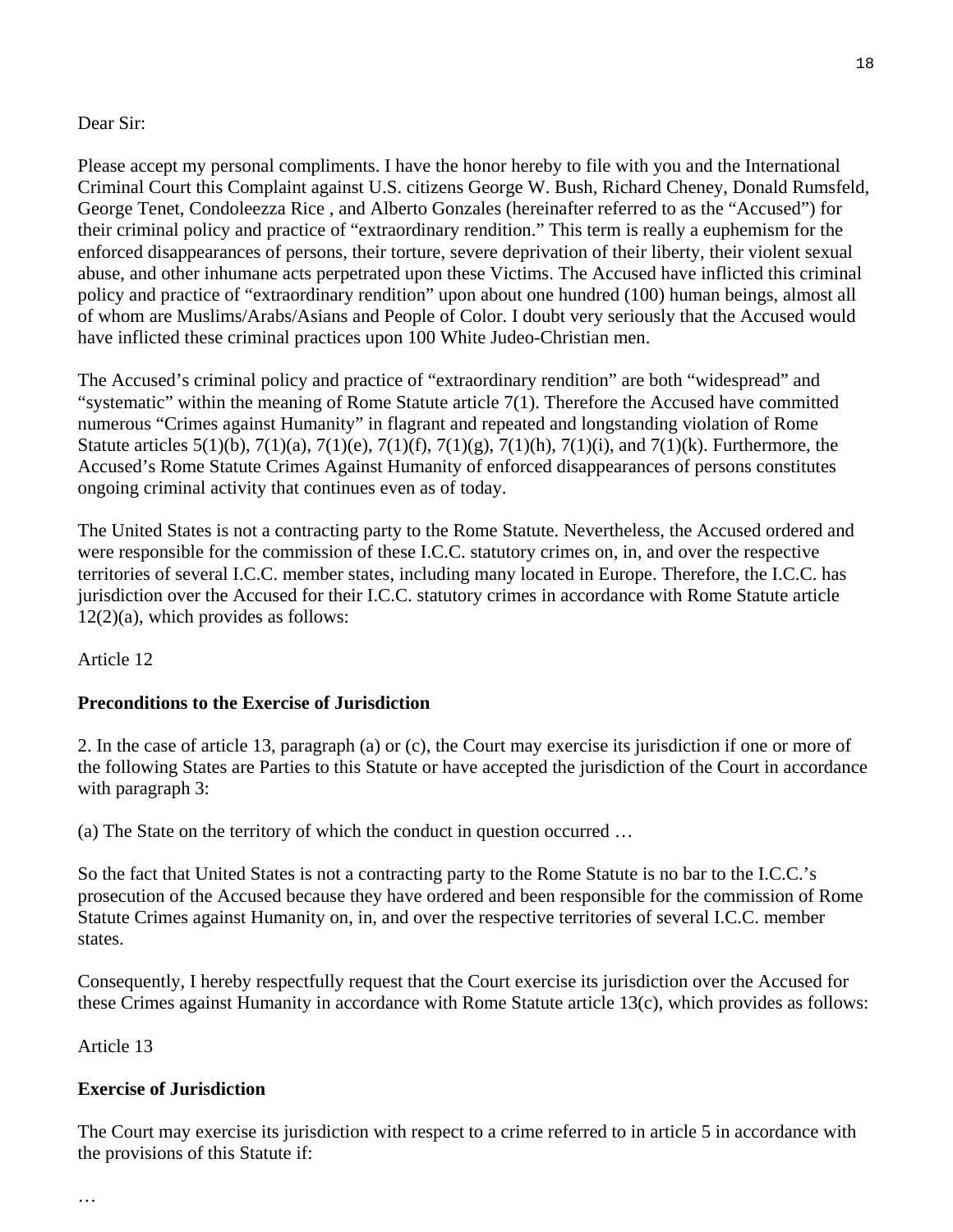(c) The Prosecutor has initiated an investigation in respect of such a crime in accordance with article 15.

Pursuant to Rome Statute article 13(c), I hereby respectfully request that you initiate an investigation proprio motu against the Accused in accordance with Rome Statute article 15(1): "The Prosecutor may initiate investigations proprio motu on the basis of information on crimes within the jurisdiction of the Court." My detailed Complaint against the Accused constitutes the sufficient "information" required by article 15(1).

Furthermore, I respectfully submit that this Complaint by itself constitutes "a reasonable basis to proceed with an investigation" under Rome Statute article 15(3). Hence, I also respectfully request that you formally "submit to the Pre-Trial Chamber a request for authorization of an investigation" of the Accused under Rome Statute article 15(3) at this time. Please inform me at your earliest convenience about the status and disposition of my two requests set forth immediately above.

Based upon your extensive human rights work in Argentina, you know full well from direct personal experience the terrors and the horrors of enforced disappearances of persons and their consequent torture. According to reputable news media sources here in the United States, about 100 human beings have been subjected to enforced disappearances and subsequent torture by the Accused. We still have no accounting for these Victims. In other words, many of these Victims of enforced disappearances and torture by the Accused could still be alive today. Their very lives are at stake right now as we communicate. You could very well save some of their lives by publicly stating that you are opening an investigation of my Complaint.

As for those Victims of enforced disappearances by the Accused who have died, your opening an investigation of my Complaint is the only means by which we might be able to obtain some explanation and accounting for their whereabouts and the location of their remains in order to communicate this critical information to their next-of-kin and loved-ones. Based upon your extensive experience combating enforced disappearances of persons and their consequent torture in Argentina, you know full well how important that objective is. The next-of-kin, loved-ones, and friends of "disappeared" human beings can never benefit from psychological "closure" unless and until there is an accounting for the fates, if not the remains, of the Victims. In part that is precisely why the Accused's enforced disappearances of about 100 human beings constitutes ongoing criminal activity that continues as of today and will continue until the fates of all their Victims have been officially determined by you opening an investigation into my Complaint.

Let us mutually suppose that during the so-called "dirty war" in Argentina the International Criminal Court had been in existence. I submit that as an Argentinean human rights lawyer you would have moved heaven and earth and done everything in your power to get the I.C.C. and its Prosecutor to assume jurisdiction over the Argentine Junta in order to terminate and prosecute their enforced disappearances and torture of your fellow Argentinean citizens. I would have done the same. Unfortunately, the I.C.C. did not exist during those darkest of days for the Argentine Republic when we could have so acted. But today as the I.C.C. Prosecutor, you have both the opportunity and the legal power to do something to rectify this mass and total human rights annihilation, and to resolve and to terminate and to prosecute the "widespread" and "systematic" policy and practice of enforced disappearances and consequent torture of about 100 human beings by the Accused.

Unfortunately, the new Obama administration in the United States has made it perfectly clear by means of public statements by President Obama and his Attorney General Eric Holder that they are not going to open any criminal investigation of any of the Accused for these aforementioned Crimes against Humanity. Hence an I.C.C. "case" against the Accused is "admissible" under Rome Statute article